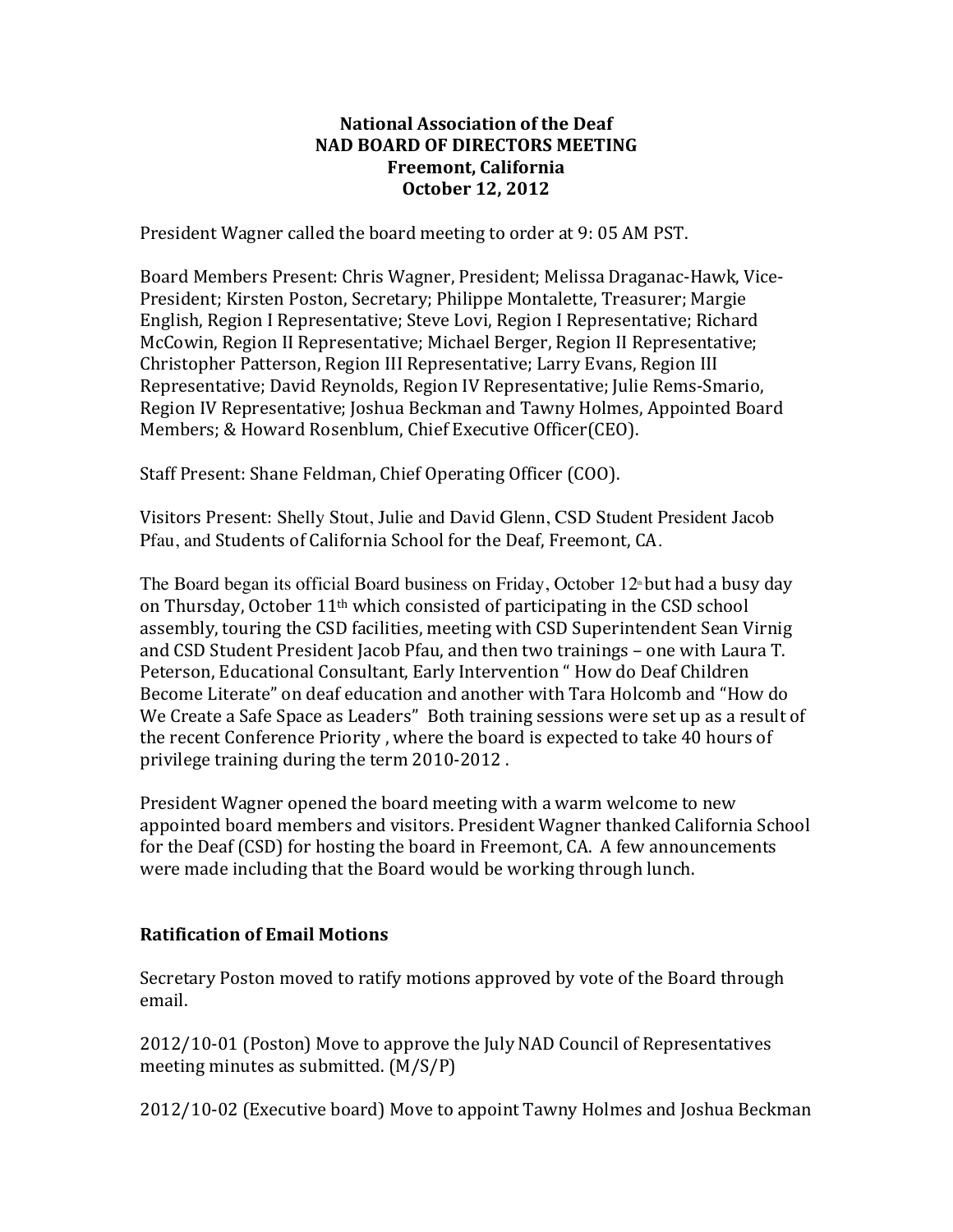as board members with expertise in education and youth, respectfully, for the 2012-2014 term. (M/S/P)

 $2012/10-03$  (Berger) Move to affirm the National Association of the Deaf nondiscrimination policy. (M/S/P)

The email motions were ratified.

# **Other Board Minutes**

 $2012/10-04$  (Berger) Move that we approve the pre NAD Conference meeting minutes as submitted.  $(M/S/P)$ 

2012/10-05 (McCowin) Move that we approve the post NAD Conference meeting minutes as submitted.  $(M/S/P)$ 

# **Discussion about NAD Sections**

There was a brief discussion by Christopher Patterson and Steve Lovi on NAD's Sections. Currently there are four sections recognized by the Board.

- Interpreter Section
- GLBT Section
- Deaf Culture and History Section
- Senior Citizens Section

President Wagner announced that upon the adoption of new Section guidelines, two new sections may be implemented: DeafBlind members and People of Color members. A draft of the Section guidelines are expected to be distributed to the board prior to the next NAD board meeting in January 2013.

# **Governance Discussion**

2012/10-07 (McCowin) Move that NAD Board implement the NAD 2014 Conference steering committee 6 months prior to the conference.  $(M/S/F)$ 

Region II Board Member and Governance Committee Chair Michael Berger led the discussion on the Board Policy Manual.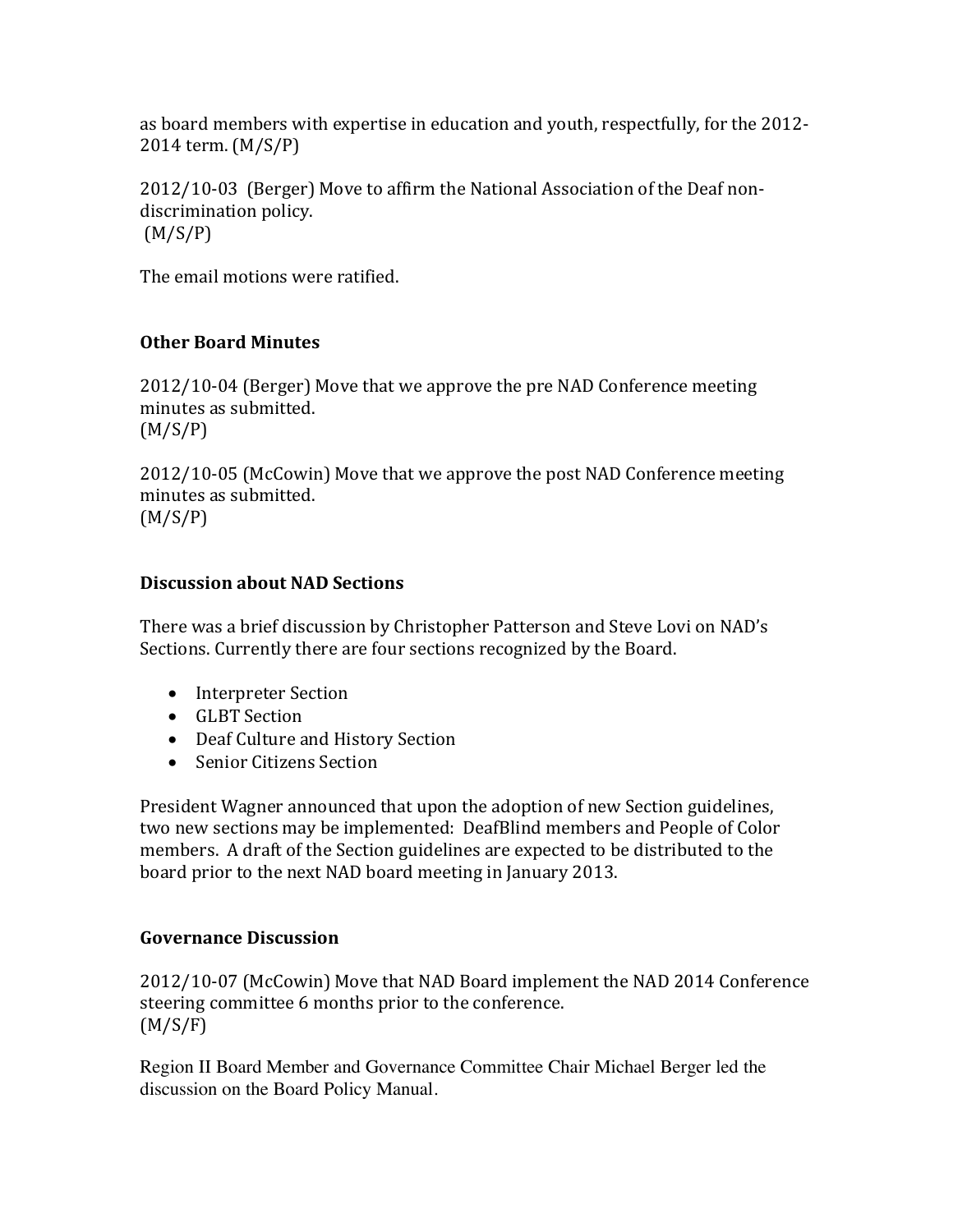CEO Rosenblum discussed with the Board regarding Confidentiality requirements, Fiduciary duties, and obligations to disclose Conflicts of Interest. Insurance protection of the Board (such as D&O) was discussed. Forms for confidentiality and Conflict of Interest were provided to the Board for completion and return to Rosenblum.

President Wagner discussed the issue of two types of board meetings—public and executive session. He emphasized the importance for the board to maintain communication via e-mail in between board meetings. The expectations would be that all board members are to respond to e-mails. And if there is information provided to the board via e-mail by the President, the request is to send a reply e-mail acknowledging the message.

President Wagner asked regional board members to produce a vlog summarizing the most recent board meeting. This vlog would be uploaded to the NAD website and through our social media outlets.

#### **Discussion of Board Engagements**

Visitor, Jacob Pfau, a CSD student in attendance, recommended that the whole board attends the next NAD Youth Leadership Camp.

The Board reviewed the current calendar of different events and discussed how we can be more effective in using the tools provided to the Board.

President Wagner explained to the new Board members the Honorarium fees for outside organizations requesting NAD speaking engagements.

NAD can offer Legislative training at state association conferences June-October 2013.

The board had a discussion on use of Google calendar to update and input information on events.

# **Financial Report**

Treasurer Montalette led a discussion on the annual budget, as well as the five month financial report.

2012/10-06 (Berger) Move to approve the five-month financial report as corrected (Board giving amounts to be recognized in the financial report.).  $(M/S/P)$ 

The Board discussed briefly about the recommendation by CFO Michael Michner in regards to changing NAD's fiscal year. President Wagner requested for Treasurer Montalette to work with the Finance Committee to put together a report on what is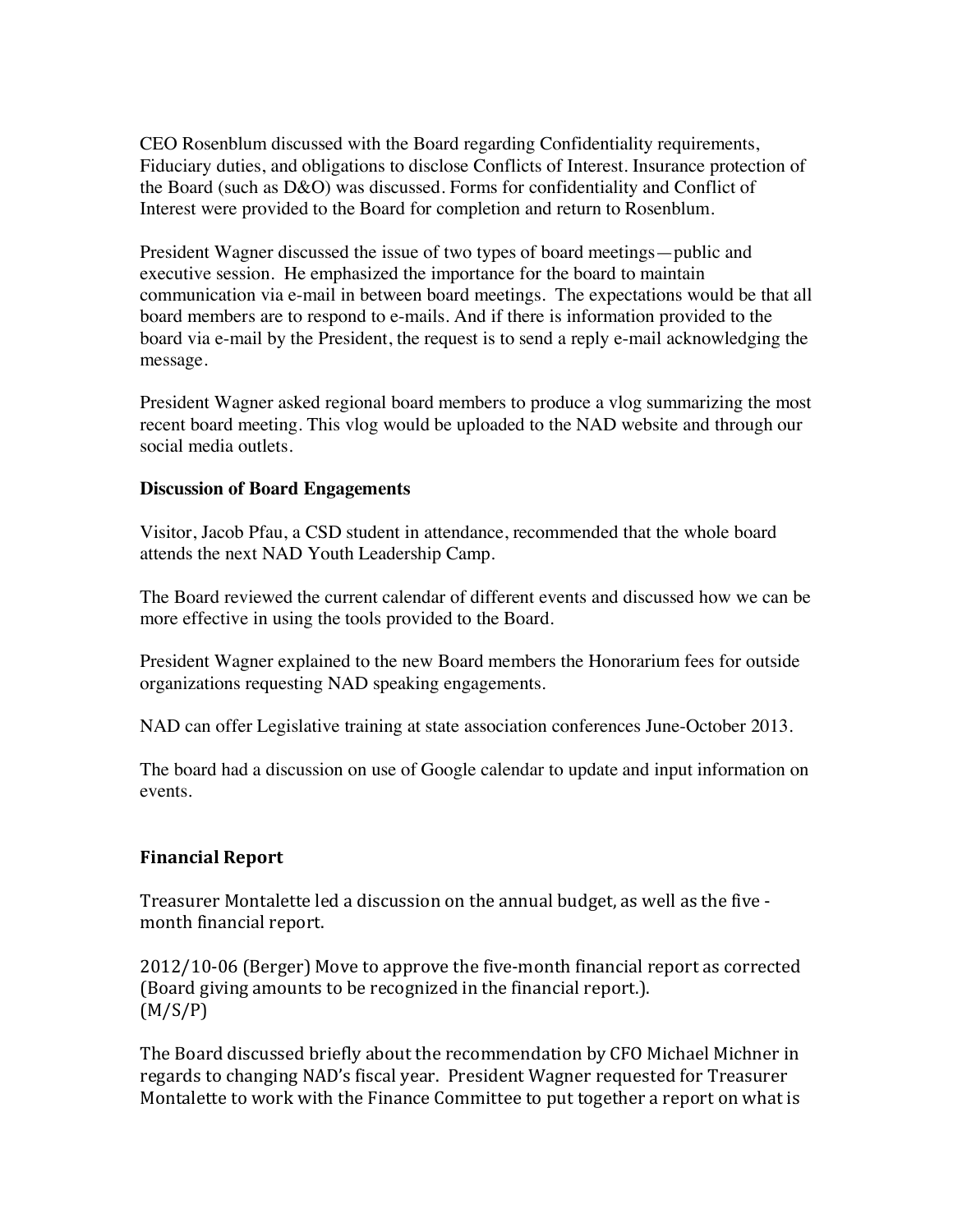recommended and any possible impact.

#### **Discussion regarding NAD Operations**

Joshua Beckman requested that a description for each committee be placed on the website and in the Board Policy Manual. Michael Berger will assure that the information is shared with the Headquarters.

Visitor Jacob Pfau, asked a question during the discussion of the NAD organizational chart on where the social media position would be? President Wagner explained that currently the position is being handled by current Headquarters staff.

Wagner and Rosenblum provided the Board with a better understanding of the current structure at the Headquarters. NAD currently has 6 full time employees and 4 part time employees. Rosenblum and Chief Operating Officer (COO) Shane Feldman handles all event logistics, while Rosenblum manages the Law and Advocacy Center (LAC) where we currently have three attorneys (1 full time and 2 part time). COO Feldman handles marketing and operations, while Allie Rice directs the Youth Program. Chief Financial Officer (CFO) Michael Michner oversees the finance office along with Tom Wells, Director of Finance.

We currently have independent contractors handling public relations and grant writing.

Jason Stark currently directs the Described Captioning and Media Programs (DCMP) in South Carolina, with 12 employees

# **Recognition of Volunteers and Sponsors**

President Wagner recognized and thanked CSD volunteers Shelly Stout, Julie and David Glenn for their work in supporting the board during their visit to Freemont, CA. President Wagner also recognized and thanked Region IV Board member Julie Rems-Smario and David Reynolds for their work in planning the board meeting logistics.

President Wagner recognized sponsor Purple Communications and expressed the Board's sincere appreciation for their support to the NAD. Mark Bella, Vice President of Sales gave remarks on behalf of Purple.

CEO Rosenblum recognized sponsor ZVRS and expressed the Board's sincere appreciation for their support to the NAD. Phil Bravin, Vice President of Business Development, gave remarks on behalf of ZVRS.